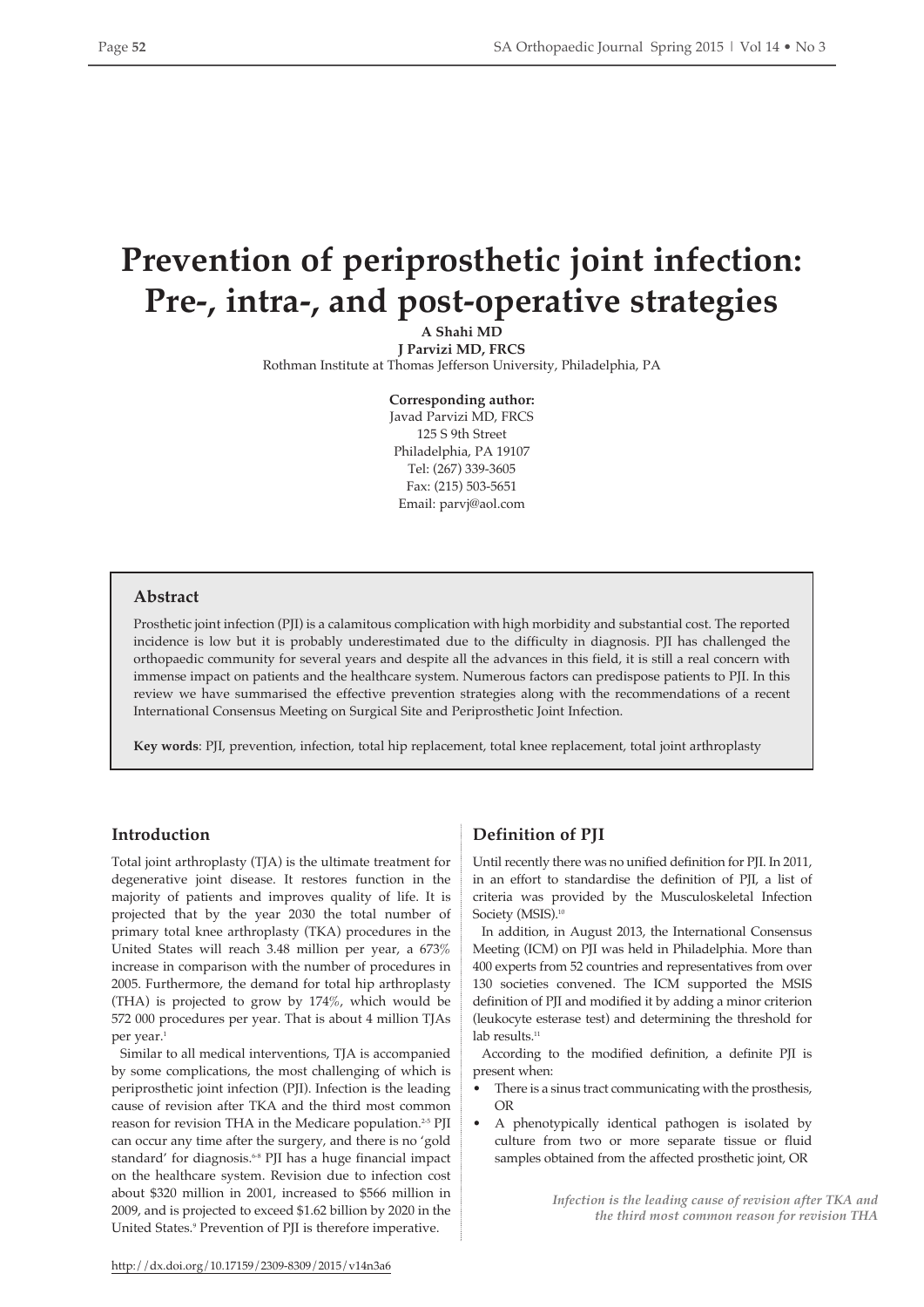- When three of the following five criteria exist:
	- 1. Elevated serum erythrocyte sedimentation rate AND serum C-reactive protein concentration
	- 2. Elevated synovial white blood cell count, OR ++ change on leukocyte esterase test strip
	- 3. Elevated synovial polymorphonuclear percentage
	- 4. Positive histological analysis of periprosthetic tissue
	- 5. A single positive culture.

Note that PJI can exist regardless of the absence of these criteria in some cases, such as low-virulence microorganisms like *Propionibacterium acnes*.

## **Classifications of PJI**

Based on the pathogenesis or the timing of the clinical manifestation, different classifications are suggested for PJI. As far as pathogenesis is concerned. PII is either exogenous or haematogenous. 12

PJI can occur any time post-operatively. Based on the time interval between the surgery and the onset of the clinical manifestations, PJI can be divided into four different stages: 12-14

- 1. Stage one/early: symptoms start within the first 4 to 8 weeks post-operatively.
- 2. Stage two/delayed: presents 3 to 24 months after the surgery.
- 3. Stage three/late onset: usually occurs after 2 years postoperatively.
- 4. Stage four/silent PJI: a condition in which a positive culture is captured at the time of revision in a patient with no symptom of infection.

Early, delayed and silent infections are often exogenous. Early PJI is usually caused by virulent organisms such as *S. aureus*. Late PJI has an acute clinical manifestation and is usually haematogenous. Silent PJI is mostly caused by lowvirulence microorganisms such as *coagulase-negative* staphylo*cocci* or *Propionbacterium acnes*. 14,15 The most common sources of contamination are the patient's skin and soft tissue. Nevertheless, some studies reported seeding from the respiratory, urinary and gastrointestinal tracts, and dental infections. <sup>16</sup> Sendi *et al*. <sup>17</sup> reported that in 57.5% of haematogenous PJI, there was no sign of primary bacteraemia or infection during the clinical manifestation; therefore, it is usually difficult to identify the source of infection.

## **Prevention of PJI**

Many different factors are involved in the development of PJI. These elements concern both the host and the environment. Conditions that can increase the risk of infection include (but are not limited to): uncontrolled diabetes, rheumatoid arthritis, renal failure, congestive heart failure, hypercholesterolaemia, malnutrition, pulmonary disease, valvular heart disease, pre-operative anaemia, venous thromboembolism, peripheral vascular disease, metastatic tumour, psychosis, alcohol abuse and depression. 3,18–20

Patients who undergo elective arthroplasty are typically in suboptimal health. Additionally, the impact of various risk factors is cumulative. 21,22 Therefore, it is imperative to identify the risk factors and address them pre-operatively to reduce the risk of PJI and other post-operative complications.

Generally strategies to prevent PJI are categorised as preoperative, intra-operative and post-operative.

## **Pre-operative period**

#### **Medical optimisation of host**

All modifiable conditions should be optimised prior to an elective TJA. Studies have shown that the patient's general health has a direct link with post-operative complications. An American Society of Anesthesiologists score of greater than 2, uncontrolled diabetes, and rheumatoid arthritis, for example, can significantly increase the risk of PJI.<sup>18,20,23-25</sup> Furthermore, any other comorbidity accompanied by diabetes is shown to place patients at a cumulatively higher risk for infection. 21,26

Merchant *et al*. <sup>27</sup> reported that patients with a higher level of haemoglobin A1c are at a higher risk of PJI, with an odds ratio of 2.31. Additionally, not only is the pre-operative glucose level an important factor, but Mraovic *et al*. <sup>28</sup> demonstrated that the post-operative blood glucose level also plays an important role as far as the risk for PJI is concerned. The authors stated that patients with sugar levels of greater than 200 mg/dl on post-operative day 1 were twice more likely to develop PJI. Therefore, evaluating patients in a multidisciplinary clinic prior to performing TJA is crucial in order to identify comorbidities and manage them, if required. These assessments significantly reduce post-operative mortality and pre-admission costs in complex orthopaedic surgeries, including TJA.<sup>25</sup>

#### *The ICM comment*

The ICM workgroup stated that certain conditions such as history of previous surgery, uncontrolled diabetes mellitus (glucose levels  $>$  200 mg/L or HbA1C  $>$  7%), malnutrition, morbid obesity (body mass index  $>$  40 kg/m<sup>2</sup>), chronic renal disease, active liver disease, excessive smoking (> one pack per day), exorbitant alcohol use (> 40 units per week), intravenous drug abuse, extended stay in a rehabilitation facility, recent hospitalisation, post-traumatic arthritis, inflammatory arthropathy, previous surgical procedure in the affected joint, male gender, and severe immunodeficiency can increase the risk of developing PJI.<sup>30</sup>

## **Bacterial decolonisation (pre-operative skin cleansing)**

Prevention guidelines regarding surgical site infections (SSI) published by the Centers for Disease Control (CDC) recommended patients take a bath with an antiseptic agent at least once on the night before the operation to reduce the load of bacteria. 31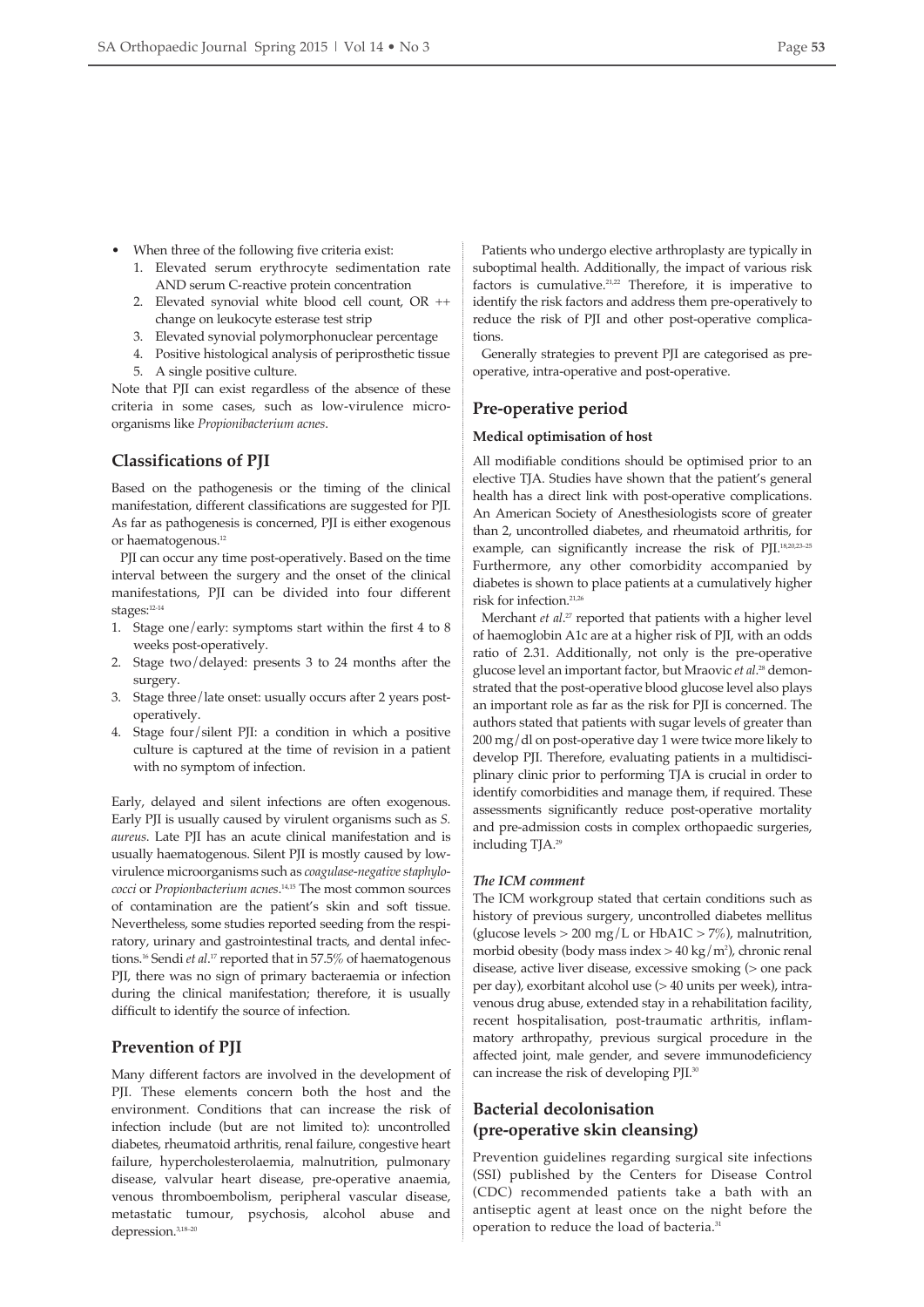Many reports have shown that a whole-body bath with an antiseptic agent reduces the bacterial load in the skin and lowers the risk of developing SSI. 32-35 According to the CDC, SSIs are the second most common cause of nosocomial infections and are responsible for more than 25% of hospital-related infections in the United States. 36,27 There is still a debate on how to achieve entire-body coverage and maintain adequate concentrations of the solution for effective results. Another issue is the patient's compliance with these protocols. 38

## *The ICM comment*

The ICM group suggests that a whole-body skin cleansing regimen with chlorhexidine gluconate (CHG) should begin at least one night before the surgery. In case of sensitivity to CHG or when it is not available, antiseptic soap can also be used. 39

# **Prophylactic antibiotics**

It is believed that prophylactic antibiotics are one of the most important factors in preventing PJI. 40-43 One of the sentinel studies in the field of orthopaedic surgery is that of Fogelberg *et al*. 40 , in 1970. They compared two groups of patients; one group was given prophylactic penicillin preoperatively, intra-operatively, and up to 5 days postoperatively; and the other group was not given any antibiotics. The incidence of infection was 1.7% the group receiving antibiotics versus 8.9% in the group that did not receive antibiotics. The study also demonstrated that methicillin-resistant *Staphylococcus aureus* (MRSA) infections were increased in the antibiotic group, demonstrating the fine balance between appropriate use of antibiotics and its overuse.

The American Association of Orthopaedic Surgeons (AAOS) published a guideline discussing the choice and dosing of prophylactic antibiotics. <sup>22</sup> The optimum time for prophylactic antibiotic administration is within an hour prior to the surgery, in order to reach the minimal inhibitory concentration in the end organs during the operation. <sup>44</sup> In certain conditions such as prolonged surgical duration beyond the half-life of the antibiotic or when excessive blood loss occurs during the surgery, a second dose of antibiotic is required.

## **Indications for vancomycin**

First-generation cephalosporins are adequate for the majority of patients undergoing elective TJA. In some circumstances, however, administration of vancomycin or a teicoplanin is also indicated. Currently the use of vancomycin or teicoplanin is deemed to be appropriate in:

- patients who are carriers of MRSA
- patients from dialysis units or centres with an outbreak of MRSA
- healthcare workers
- patients who are allergic to penicillin.

## *The ICM comment*

A first- or second-generation cephalosporin (cefazolin or cefuroxime) is suggested as routine pre-operative surgical prophylaxis, administered within an hour prior to the surgical incision. The timing can be extended up to two hours for vancomycin and fluoroquinolones. No special considerations are required for patients with pre-existing prostheses such as heart valves, and the same antibiotics can be used. 45

# **Intra-operative**

## **Hair removal**

Hair removal at the incision site has become a part of the routine patient preparation for surgery. Interestingly, there is no evidence to support the role of hair removal in reducing the risk of SSI. A review article by the Cochrane group stated that there is no statistical difference in the incidence of SSI when hair, at the surgical site, is removed versus when it is not. The article mentioned that patients whose hair was removed using a razor had even higher rates of infection compared to those on whom clippers were used. 46

## *The ICM comment*

The consensus group suggested the hair removal be attempted as close to surgery as possible and done with the use of clippers. The ICM group had no comment on the use of depilatory cream for hair removal.<sup>39</sup>

# **Pre-operative skin preparation**

## **Patients**

One of the most common causes of SSI are the native microorganisms of the skin. 47,48 In a study by von Eiff *et al*. <sup>49</sup> it was shown that in more than 80% of nosocomial infections with *Staphylococcus aureus*, the source of the infection was endogenous, based on the genotyping evaluations.

According to the CDC's estimation, SSI is the second major cause for nosocomial infections, and is responsible for more than one-fourth of the hospital-related infections in the United States.<sup>37</sup> Hence, despite new advances in prophylactic antibiotics, skin-decolonising agents still have crucial importance. Various antiseptic agents are available for surgical skin preparation. The most common ones are: CHG, alcohol-based solutions, and povidone-iodine, all of which have advantages and disadvantages. CHG, for instance, is very popular due to its long-lasting and cumulative effect against Gram-positive and Gram-negative bacteria. Povidone-iodine is very effective on skin flora; however, it becomes relatively ineffective upon contact with blood and has a shorter duration of activity in comparison with CHG.<sup>36</sup>

*Skin-decolonising agents have crucial importance*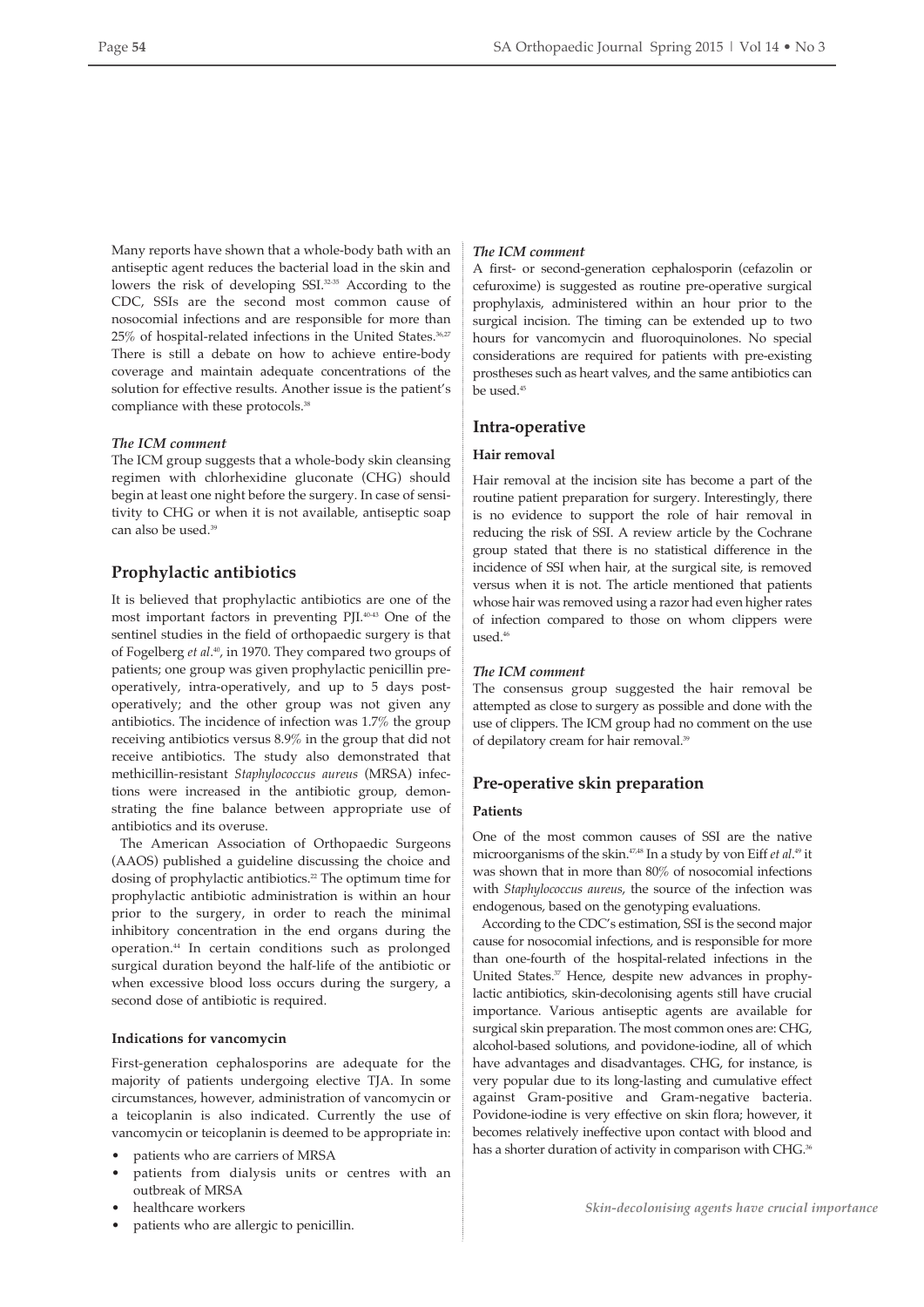Alcohol is a very good antimicrobial agent but the flammability and discontinued effect after drying are the downsides. A meta-analysis by the Cochrane group in 2004 stated that there was no significant difference in the rate of SSI in clean surgeries carried out using different antiseptic agents. <sup>50</sup> Recent studies mentioned that alcohol and CHG combination is more successful than alcohol and povidoneiodine in reducing the bacterial load of the skin; however, the rate of SSI was not significantly different.<sup>51-53</sup>

#### *The ICM comment*

The ICM workgroup stated that there is no superiority of one skin preparation agent over another. There is some evidence that combinations of antiseptic agents with alcohol may be helpful for skin antisepsis. 39

#### **Surgeons**

Antiseptic hand preparation agents are categorised into two main groups: hand scrub and hand rub agents. Hand scrubs are usually solutions of CHG or povidone-iodine and hand rubs are mostly alcohol-based solutions. Most studies reported equivalent efficacy in decreasing bacterial colony units when comparing povidone-iodine with CHG. Furthermore, the incidence of SSI is not different using either hand scrub solutions or hand rubs. 54,55 However, hand rubs require less water consumption and have better surgeon compliance. 54

#### *The ICM comment*

The surgeon and other operating room (OR) personnel should wash their hands with an antiseptic agent for at least two minutes prior to the first case. The ICM group stated no preference for one antiseptic agent over others. 39

## **Draping**

There is a strong support in the literature for the use of plastic adhesive tapes for draping the surgical site. Numerous studies have shown that the rate of SSI is significantly increased when traditional cloth drapes were used.<sup>56-60</sup> In one study, plastic adhesive drapes were compared with cloth, and deep wound contamination rates were compared. Cultures were collected right before closing and the result showed 60% of contamination when cloth drapes were used versus 6% with plastic adhesive drapes. <sup>57</sup> Ritter *et al*. 61 presented that iodophor-incorporated drapes can reduce wound contamination but do not decrease the wound infection rate after TJA. Plastic adhesive drapes are effective when skin preparation is performed using alcohol-based solutions. DuraPrep (3M Company, St. Paul, MN) is believed to improve the adhesion properties of the drapes.<sup>62</sup> However, there are controversies about the effectiveness of adhesive incise drapes for the prevention of bacterial contamination. In 2007 the Cochrane group reviewed about 3 000 patients in five different studies and concluded that there is no evidence to support that the use of adhesive incise drapes (plain or infused with antimicrobials) can reduce the rate of SSI.<sup>63</sup>

#### *The ICM comment*

The ICM group identified studies that demonstrated iodineimpregnated skin incise drapes can decrease skin bacterial loads. However, they found no study that would be able to demonstrate a correlation between the use of iodine-impregnated drapes and the incidence of SSI. The ICM has no comment on the use of skin barriers and recommends further studies. 64

#### **Surgical gloves**

Sterile surgical gloves are dual protection barriers; on one side the glove protects the patient from residual bacteria on the surgeon's hands, and on the other side it protects the surgeon from the patient's body fluids.

Double gloving reduces the risk of glove perforation; and in procedures such as orthopaedic surgeries, where sharp edges could be encountered easily, following double gloving protocols is highly recommended. 65-67 However, with a double gloving protocol, the inner glove could still be perforated and become contaminated during the course of the procedure. Therefore, some studies have shown that in procedures such as implantation, triple gloving is the protocol of choice. 68,69

*Following double gloving protocols is highly recommended*

Sutton *et al*. <sup>70</sup> introduced the triple gloving protocol in 1998. The authors used two latex gloves with a cut-resistant layer between them. Results showed a significant decrease in perforation compared with the double-gloving protocol. In a study by Pieper *et al*. <sup>71</sup> different protocols of triple gloving were compared to double gloving in maxillofacial surgeries. The authors presented that various techniques of triple gloving are superior to double gloving in terms of protecting the inner glove from perforation. However, triple gloving has some disadvantages, such as decreased tactile sensation and surgeon dexterity.

#### *The ICM comment*

The ICM group suggested the use of double gloving. However, they recognised the theoretical advantages of triple gloving.<sup>64</sup>

#### **Antibiotics in cement**

There are many reports stating that adding antibiotics to cement can decrease the risk of PJI in THA.<sup>72,73</sup> However, there is no consensus on the fact that it is an effective strategy for TKA or not.<sup>74,75</sup>

#### *The ICM comment*

The ICM group believes that antibiotic-impregnated polymethylmethacrylate cement can reduce the risk of PJI development and should be considered in patients at high risk for PJI following elective arthroplasty.<sup>76</sup>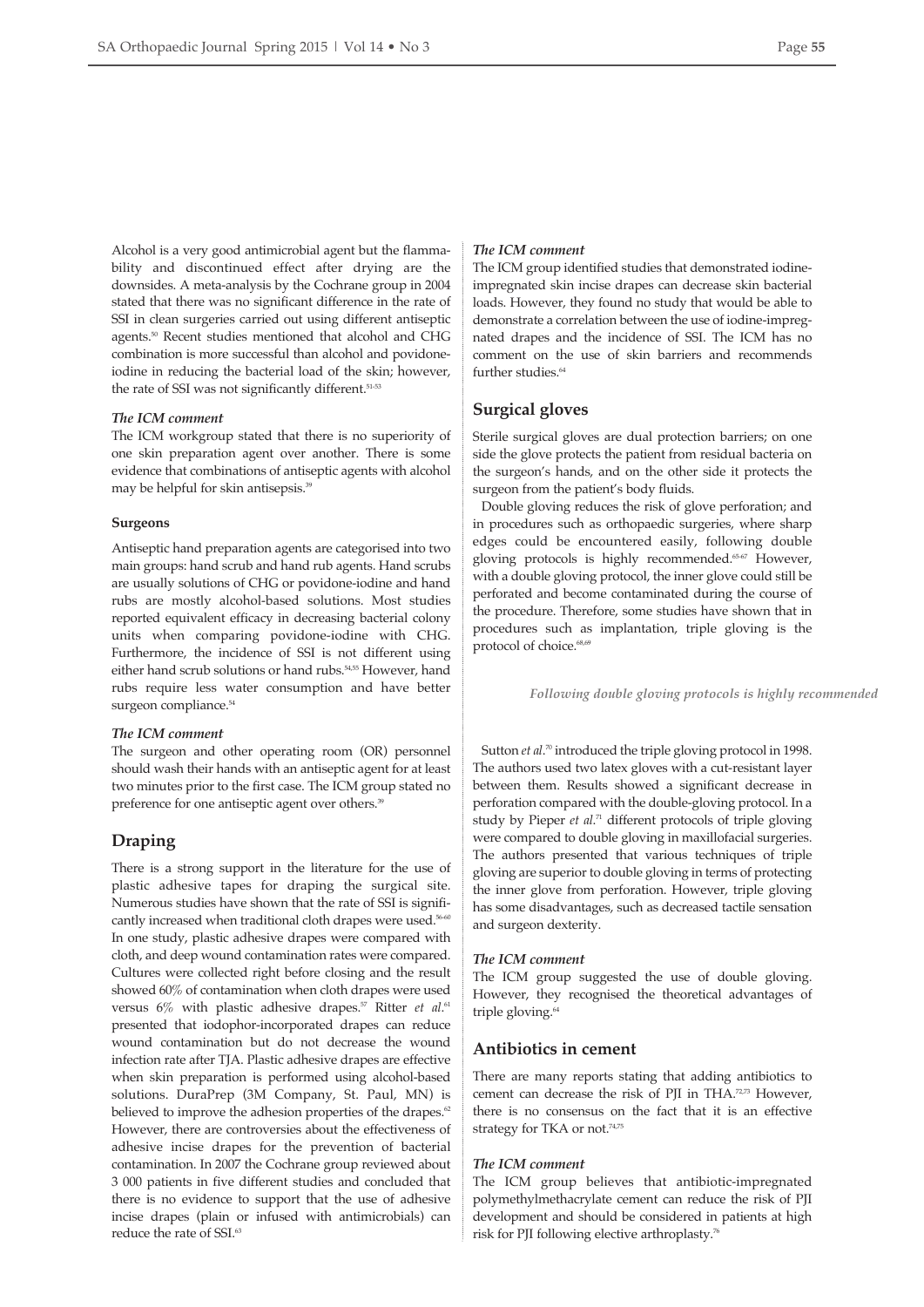## **Blood conservation**

Allogeneic blood transfusion is an independent predictor for PJI, and the number of transfused units has a direct link with the likelihood of developing PJI. $\pi$  The latter statement can be justified with the modulating effects of transfusion on the immune system. <sup>78</sup> This fact endorses the importance of pre-operative patient optimisation. Correction of preexisting anaemia is one of the best ways to minimise the amount of intra-operative transfusion. <sup>79</sup> Other preventive strategies include meticulous haemostasis to minimise blood loss, neuraxial anaesthesia, and the use of tranexamic acid. 80,81

#### *The ICM comment*

The ICM group believes that allogeneic blood transfusion can increase the risk of developing SSI and/or PJI. Furthermore, management of pre-operative anaemia with iron, with or without erythropoietin, can decrease the risk of intra-operative transfusion. The ICM group endorses neuraxial anaesthesia to reduce the amount of blood loss during TKA and THA. 82

## **The OR environment**

#### **Laminar airflow**

The ultimate goal of OR design is to diminish the patient's exposure to the infecting organisms throughout the procedure. To pursue this aim, laminar airflow was introduced in 1964. However, there are controversies on the efficacy of laminar flow in reducing SSIs. Some studies stated that laminar flow could even increase the risk of SSIs. <sup>83</sup> The CDC has no comment regarding the use of laminar airflow in reducing SSI. Nevertheless, the CDC has released a guideline for the proper use of laminar airflow.

#### *The ICM comment*

The ICM group believes that arthroplasty may be performed in ORs that are not equipped with laminar flows. The ICM has no comment in favour or against the use of laminar flows and recommends further studies.<sup>64</sup>

# **Duration of the operation**

The risk of PJI has a direct link with the duration of the operation. 84,85 Furthermore, the surgeon's surgical volume also has a potential effect on the rate of SSI; surgeons with lower number of surgeries tend to have higher rates of infection. 86

#### *The ICM comment*

The ICM workgroup believes that the rate of SSI has a direct link with the duration of the surgery. They recommend that a coordinated effort must be made to minimise the surgical duration without compromising the procedure. 64

# **OR traffic**

The incidence of SSI is directly related to the OR traffic. OR traffic can increase the load of airborne microorganisms. Furthermore, more door openings due to higher traffic can interfere with laminar airflow, which can itself increase the rate of SSI. 87-89

## *The ICM comment*

The ICM recommended that OR traffic should be kept at a minimum. 64

# **Medical equipment**

Several studies have demonstrated that equipment contamination can occur during surgery. 90-94 Givissis *et al*. <sup>91</sup> investigated the contamination rate of suction tips and tried to correlate it with the development of subsequent deep wound infection. The authors reported a 54% rate of contamination in the suction tips. One of the cases developed deep SSI with the same organism that was isolated from the suction tip. The authors concluded that the contamination rate has a direct link with operation time. Therefore, they recommended that the suction tip should be changed every hour in long orthopaedic procedures. Davis *et al*. <sup>90</sup> determined the contamination rates of glove tips (28.7%), syringe bags (20.0%), gown swabs (17.0%), base of light handles (14.5%), body of light handles (14.5%), sieve swabs (13.5), suction tips (11.4%), needles for deep closure  $(10.1\%)$ , skin blades  $(9.4\%)$ , and inside blades  $(3.2\%)$ . Beldame *et al*. <sup>95</sup> reported significantly higher rates of contamination in gloves prior to prosthesis implantation and advised changing gloves before this step.

## *The ICM comment*

The ICM workgroup recommended changing suction tips every 60 minutes. Suction tips can be inserted into the femoral canal to evacuate fluid but should not be left there, where significant amounts of ambient air and particles are circulated that can potentially contaminate the case. Furthermore, the workgroup encourages surgeons to change their gloves at least every 90 minutes and after cementation. The ICM recommended further study on electrocautery devices and had no specific comment on their use. 64

# **Post-operative**

## **Prevention of late PJI**

PJI may occur any time after the surgery. Episodic bacteraemia can be a potential risk for PJI development. Certain medical procedures are more likely to cause bacteraemia. In 2012, the AAOS released a new guideline on 'The Prevention of Orthopaedic Implant Infections in Patients Undergoing Dental Procedures'.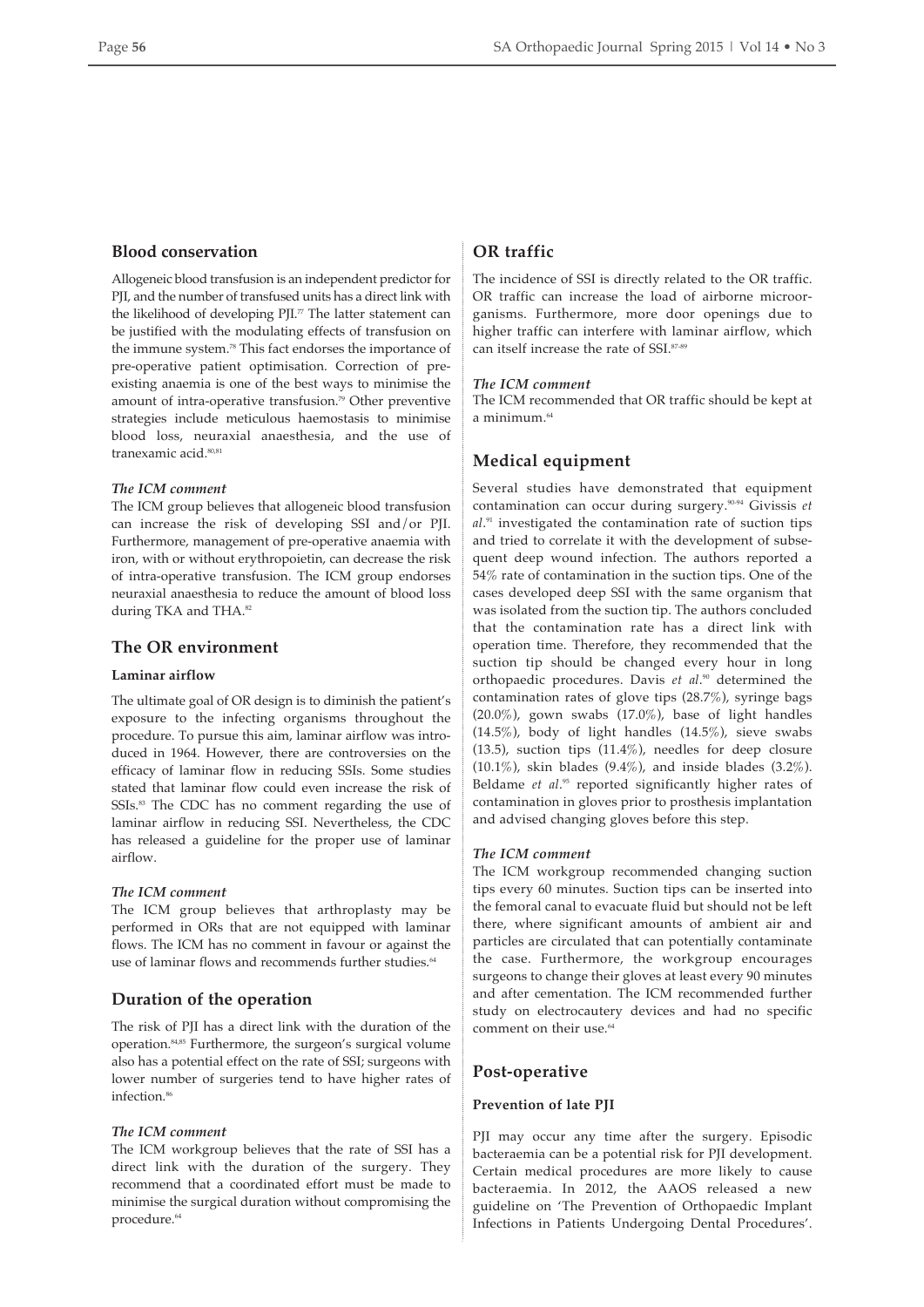The guideline is a collaboration between the AAOS and the American Dental Association. It has three main recommendations: 96

- 1. 'The practitioner might consider discontinuing the practice of routinely prescribing prophylactic antibiotics for patients with hip and knee prosthetic joint implants undergoing dental procedures.
- 2. We are unable to recommend for or against the use of topical oral antimicrobials in patients with prosthetic joint implants or other orthopaedic implants undergoing dental procedures.
- 3. In the absence of reliable evidence linking poor oral health to PJI, it is the opinion of the workgroup that patients with prosthetic joint implants or other orthopaedic implants maintain appropriate oral hygiene.'

#### *The ICM comment*

The ICM workgroup concluded that the use of prophylactic antibiotics prior to dental procedures in patients who have TJA in place should be based on the individual's risk factors and the complexity of the dental procedure.

Furthermore, in cases of viral infection, there is no role for oral antibiotics, even for patients at higher risk.

The workgroup also concluded that for other minor surgical procedures such as endoscopy and colonoscopy, transient bacteraemia could be minimised by administration of prophylactic antibiotics, especially in high-risk patients. 97

## **Conclusion**

PJI is a serious complication with a significant morbidity and mortality. Several factors in the pre-, intra-, and postoperative periods are involved that can predispose a patient to develop PJI. Prevention is always better than treatment. One of the most important pre-operative factors to reduce the risk of PJI is to optimise the patient's general health prior to elective arthroplasty. Evaluation of all patients in pre-assessment clinics prior to elective TJA is recommended. Pre-operative prophylactic antibiotic administration should always be considered. Implementation of a surgical safety checklist can significantly reduce the incidence of SSI and subsequent PJI. It is imperative to follow the recommendations of the CDC and the AAOS to minimise the risk of infection intraoperatively. Finally, patients who undergo TJA are always at risk of developing infection; therefore, it is essential to administer appropriate prophylactic antibiotics prior to certain medical procedures. Medical science is fluid in nature. Further research and developments may provide better insights for prevention of infection after orthopaedic procedures.

*One of the most important pre-operative factors to reduce the risk of PJI is to optimise the patient's general health prior to elective arthroplasty*

#### **References**

- 1. Kurtz S, Ong K, Lau E, Mowat F, Halpern M. Projections of primary and revision hip and knee arthroplasty in the United States from 2005 to 2030. *J Bone Joint Surg Am* 2007;**89**:780–5. doi:10.2106/JBJS.F.00222.
- 2. Bozic KJ, Kurtz SM, Lau E, Ong K, Chiu V, Vail TP, *et al*. The Epidemiology of Revision Total Knee Arthroplasty in the United States. *Clin Orthop* 2010;**468**:45–51. doi:10.1007/ s11999-009-0945-0.
- 3. Bozic KJ, Kurtz SM, Lau E, Ong K, Vail TP, Berry DJ. The epidemiology of revision total hip arthroplasty in the United States. *J Bone Joint Surg Am* 2009;**91**:128–33. doi:10.2106/JBJS.H.00155.
- 4. Clohisy JC, Calvert G, Tull F, McDonald D, Maloney WJ. Reasons for revision hip surgery: a retrospective review. *Clin Orthop* 2004:188–92.
- 5. Vessely MB, Whaley AL, Harmsen WS, Schleck CD, Berry DJ. The Chitranjan Ranawat Award: Long-term survivorship and failure modes of 1000 cemented condylar total knee arthroplasties. *Clin Orthop* 2006;**452**:28–34. doi:10.1097/01.blo.0000229356.81749.11.
- 6. Della Valle C, Parvizi J, Bauer TW, Dicesare PE, Evans RP, Segreti J, *et al*. Diagnosis of periprosthetic joint infections of the hip and knee. *J Am Acad Orthop Surg* 2010;**18**:760–70.
- 7. Parvizi J, Adeli B, Zmistowski B, Restrepo C, Greenwald AS. Management of periprosthetic joint infection: the current knowledge: AAOS exhibit selection. *J Bone Joint Surg Am* 2012;**94**:e104. doi:10.2106/JBJS.K.01417.
- 8. Della Valle C, Parvizi J, Bauer TW, DiCesare PE, Evans RP, Segreti J, *et al*. American Academy of Orthopaedic Surgeons clinical practice guideline on: the diagnosis of periprosthetic joint infections of the hip and knee. *J Bone Joint Surg Am* 2011;**93**:1355–7. doi:10.2106/JBJS.9314ebo.
- 9. Kurtz SM, Lau E, Watson H, Schmier JK, Parvizi J. Economic burden of periprosthetic joint infection in the United States. *J Arthroplasty* 2012;**27**:61–65.e1. doi:10.1016/ j.arth.2012.02.022.
- 10. Parvizi J, Zmistowski B, Berbari EF, Bauer TW, Springer BD, Della Valle CJ, *et al*. New definition for periprosthetic joint infection: from the Workgroup of the Musculoskeletal Infection Society. *Clin Orthop* 2011;**469**:2992–4. doi:10.1007/s11999-011-2102-9.
- 11. Proceedings of the International Consensus Meeting on Periprosthetic Joint Infection. Foreword. *J Orthop Res Off Publ Orthop Res Soc* 2014;**32** Suppl 1:S2–3. doi:10.1002/jor.22543.
- 12. Zimmerli W, Trampuz A, Ochsner PE. Prosthetic-joint infections. *N Engl J Med* 2004;**351**:1645–54. doi:10.1056/ NEIMra040181.
- 13. Fitzgerald RH Jr, Nolan DR, Ilstrup DM, Van Scoy RE, Washington JA 2nd, Coventry MB. Deep wound sepsis following total hip arthroplasty. *J Bone Joint Surg Am* 1977;**59**:847–55.
- 14. Tsukayama DT, Estrada R, Gustilo RB. Infection after total hip arthroplasty. A study of the treatment of one hundred and six infections. *J Bone Joint Surg Am* 1996;**78**:512–23.
- 15. Zimmerli W, Moser C. Pathogenesis and treatment concepts of orthopaedic biofilm infections. *FEMS Immunol Med Microbiol* 2012;**65**:158–68. doi:10.1111/j.1574-695X.2012. 00938.x.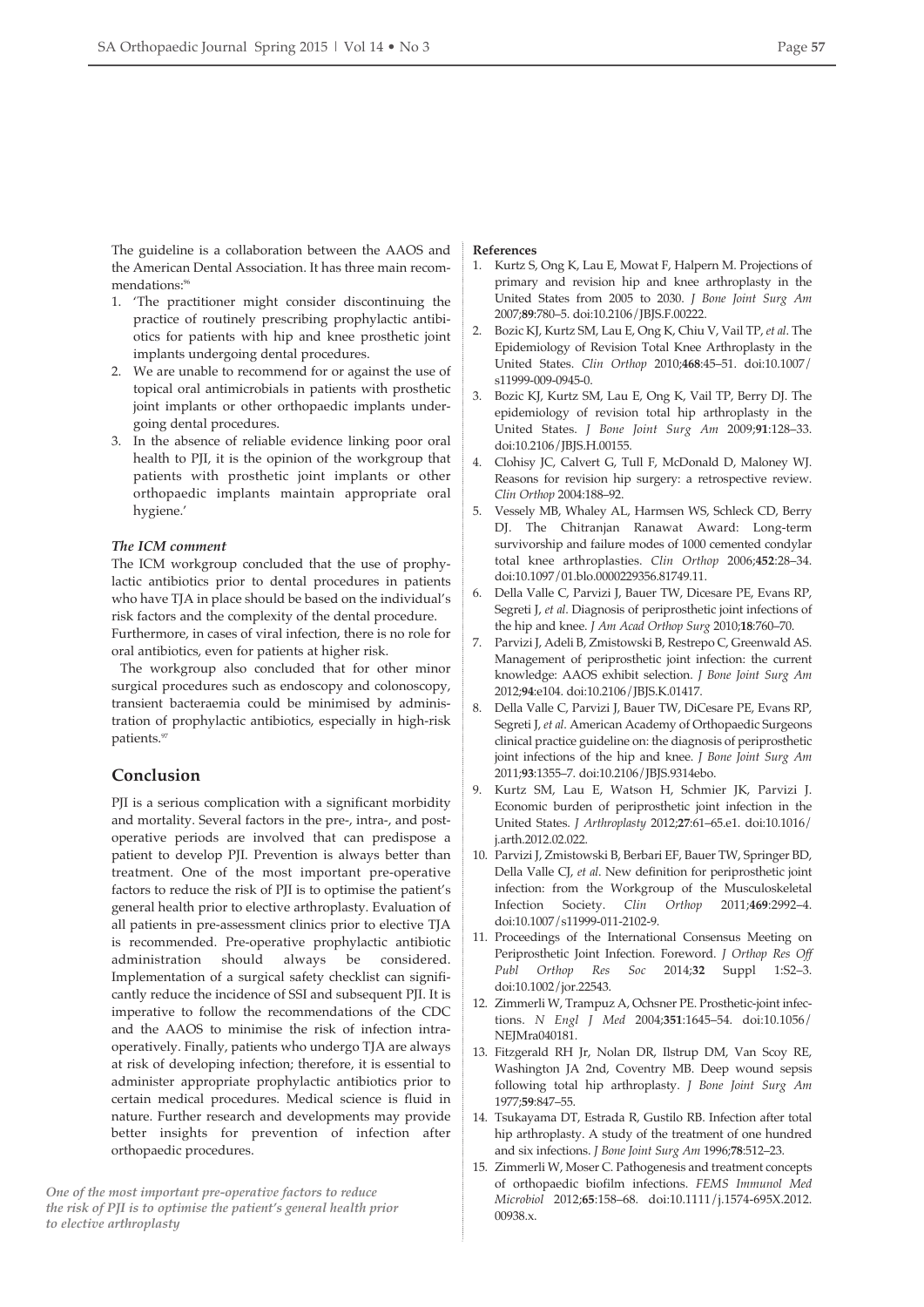- 16. Maderazo EG, Judson S, Pasternak H. Late infections of total joint prostheses. A review and recommendations for prevention. *Clin Orthop* 1988:131–42.
- 17. Sendi P, Banderet F, Graber P, Zimmerli W. Clinical comparison between exogenous and haematogenous periprosthetic joint infections caused by Staphylococcus aureus. *Clin Microbiol Infect Off Publ Eur Soc Clin Microbiol Infect Dis* 2011;**17**:1098–100. doi:10.1111/j.1469- 0691.2011.03510.x.
- 18. Pulido L, Ghanem E, Joshi A, Purtill JJ, Parvizi J. Periprosthetic joint infection: the incidence, timing, and predisposing factors. *Clin Orthop* 2008;**466**:1710–5. doi:10.1007/s11999-008-0209-4.
- 19. Garvin KL, Konigsberg BS. Infection following total knee arthroplasty: prevention and management. *Instr Course Lect* 2012;**61**:411–9.
- 20. Bozic KJ, Lau E, Kurtz S, Ong K, Berry DJ. Patient-related risk factors for postoperative mortality and periprosthetic joint infection in medicare patients undergoing TKA. *Clin Orthop* 2012;**470**:130–7. doi:10.1007/s11999-011-2043-3.
- 21. Malinzak RA, Ritter MA, Berend ME, Meding JB, Olberding EM, Davis KE. Morbidly obese, diabetic, younger, and unilateral joint arthroplasty patients have elevated total joint arthroplasty infection rates. *J Arthroplasty* 2009;**24**:84–8. doi:10.1016/j.arth.2009.05.016.
- 22. Fletcher N, Sofianos D, Berkes MB, Obremskey WT. Prevention of perioperative infection. *J Bone Joint Surg Am* 2007;**89**:1605–18. doi:10.2106/JBJS.F.00901.
- 23. Buller LT, Sabry FY, Easton RW, Klika AK, Barsoum WK. The preoperative prediction of success following irrigation and debridement with polyethylene exchange for hip and knee prosthetic joint infections. *J Arthroplasty* 2012;**27**:857–864.e1–4. doi:10.1016/j.arth.2012.01.003.
- 24. Jämsen E, Huhtala H, Puolakka T, Moilanen T. Risk factors for infection after knee arthroplasty. A register-based analysis of 43,149 cases. *J Bone Joint Surg Am* 2009;**91**:38–47. doi:10.2106/JBJS.G.01686.
- 25. Jämsen E, Nevalainen P, Eskelinen A, Huotari K, Kalliovalkama J, Moilanen T. Obesity, diabetes, and preoperative hyperglycemia as predictors of periprosthetic joint infection: a single-center analysis of 7181 primary hip and knee replacements for osteoarthritis. *J Bone Joint Surg Am* 2012;**94**:e101. doi:10.2106/JBJS.J.01935.
- 26. Lai K, Bohm ER, Burnell C, Hedden DR. Presence of medical comorbidities in patients with infected primary hip or knee arthroplasties. *J Arthroplasty* 2007;**22**:651–6. doi:10.1016/j.arth.2006.09.002.
- 27. Marchant MH Jr, Viens NA, Cook C, Vail TP, Bolognesi MP. The impact of glycemic control and diabetes mellitus on perioperative outcomes after total joint arthroplasty. *J Bone Joint Surg Am* 2009;**91**:1621–9. doi:10.2106/JBJS.H.00116.
- 28. Mraovic B, Suh D, Jacovides C, Parvizi J. Perioperative hyperglycemia and postoperative infection after lower limb arthroplasty. *J Diabetes Sci Technol* 2011;**5**:412–8.
- 29. Kamal T, Conway RM, Littlejohn I, Ricketts D. The role of a multidisciplinary pre-assessment clinic in reducing mortality after complex orthopaedic surgery. *Ann R Coll Surg Engl* 2011;**93**:149–51. doi:10.1308/003588411X561026.
- 30. Aggarwal VK, Tischler EH, Lautenbach C, Williams GR, Abboud JA, Altena M, *et al*. Mitigation and Education. *J Arthroplasty* 2014;**29**:19–25. doi:10.1016/j.arth.2013.09.028.
- 31. Mangram AJ, Horan TC, Pearson ML, Silver LC, Jarvis WR. Guideline for Prevention of Surgical Site Infection, 1999. Centers for Disease Control and Prevention (CDC) Hospital Infection Control Practices Advisory Committee. *Am J Infect Control* 1999;**27**:97–132; quiz 133–134; discussion 96.
- 32. Rao N, Cannella B, Crossett LS, Yates AJ Jr, McGough R 3rd. A preoperative decolonization protocol for staphylococcus aureus prevents orthopaedic infections. *Clin Orthop* 2008;**466**:1343–8. doi:10.1007/s11999-008-0225-4.
- 33. Bleasdale SC, Trick WE, Gonzalez IM, Lyles RD, Hayden MK, Weinstein RA. Effectiveness of chlorhexidine bathing to reduce catheter-associated bloodstream infections in medical intensive care unit patients. *Arch Intern Med* 2007;**167**:2073–9. doi:10.1001/archinte.167.19.2073.
- 34. Climo MW, Sepkowitz KA, Zuccotti G, Fraser VJ, Warren DK, Perl TM, *et al*. The effect of daily bathing with chlorhexidine on the acquisition of methicillin-resistant Staphylococcus aureus, vancomycin-resistant Enterococcus, and healthcare-associated bloodstream infections: results of a quasi-experimental multicenter trial. *Crit Care Med* 2009;**37**:1858–65. doi:10.1097/CCM.0b013e31819ffe6d.
- 35. Rao N, Cannella BA, Crossett LS, Yates AJ Jr, McGough RL 3rd, Hamilton CW. Preoperative screening/decolonization for Staphylococcus aureus to prevent orthopedic surgical site infection: prospective cohort study with 2-year followup. *J Arthroplasty* 2011;**26**:1501–7. doi:10.1016/ j.arth.2011.03.014.
- 36. Darouiche RO, Wall MJ Jr, Itani KMF, Otterson MF, Webb AL, Carrick MM, *et al*. Chlorhexidine-Alcohol versus Povidone-Iodine for Surgical-Site Antisepsis. *N Engl J Med* 2010;**362**:18–26. doi:10.1056/NEJMoa0810988.
- 37. Hidron AI, Edwards JR, Patel J, Horan TC, Sievert DM, Pollock DA, *et al*. NHSN annual update: antimicrobialresistant pathogens associated with healthcare-associated infections: annual summary of data reported to the National Healthcare Safety Network at the Centers for Disease Control and Prevention, 2006-2007. *Infect Control Hosp Epidemiol Off J Soc Hosp Epidemiol Am* 2008;**29**:996–1011. doi:10.1086/591861.
- 38. Ramos N, Skeete F, Haas JP, Hutzler L, Slover J, Phillips M, *et al*. Surgical site infection prevention initiative - patient attitude and compliance. *Bull NYU Hosp Jt Dis* 2011;**69**:312–5.
- 39. Tokarski AT, Blaha D, Mont MA, Sancheti P, Cardona L, Cotacio GL, *et al*. Perioperative skin preparation. *J Arthroplasty* 2014;**29**:26–8. doi:10.1016/j.arth.2013.09.029.
- 40. Fogelberg EV, Zitzmann EK, Stinchfield FE. Prophylactic penicillin in orthopaedic surgery. *J Bone Joint Surg Am* 1970;**52**:95–8.
- 41. Pavel A, Smith RL, Ballard A, Larsen IJ. Prophylactic antibiotics in clean orthopaedic surgery. *J Bone Joint Surg Am* 1974;**56**:777–82.
- 42. Meehan J, Jamali AA, Nguyen H. Prophylactic antibiotics in hip and knee arthroplasty. *J Bone Joint Surg Am* 2009;**91**:2480–90. doi:10.2106/JBJS.H.01219.
- 43. Mauerhan DR, Nelson CL, Smith DL, Fitzgerald RH Jr, Slama TG, Petty RW, *et al*. Prophylaxis against infection in total joint arthroplasty. One day of cefuroxime compared with three days of cefazolin. *J Bone Joint Surg Am* 1994;**76**:39–45.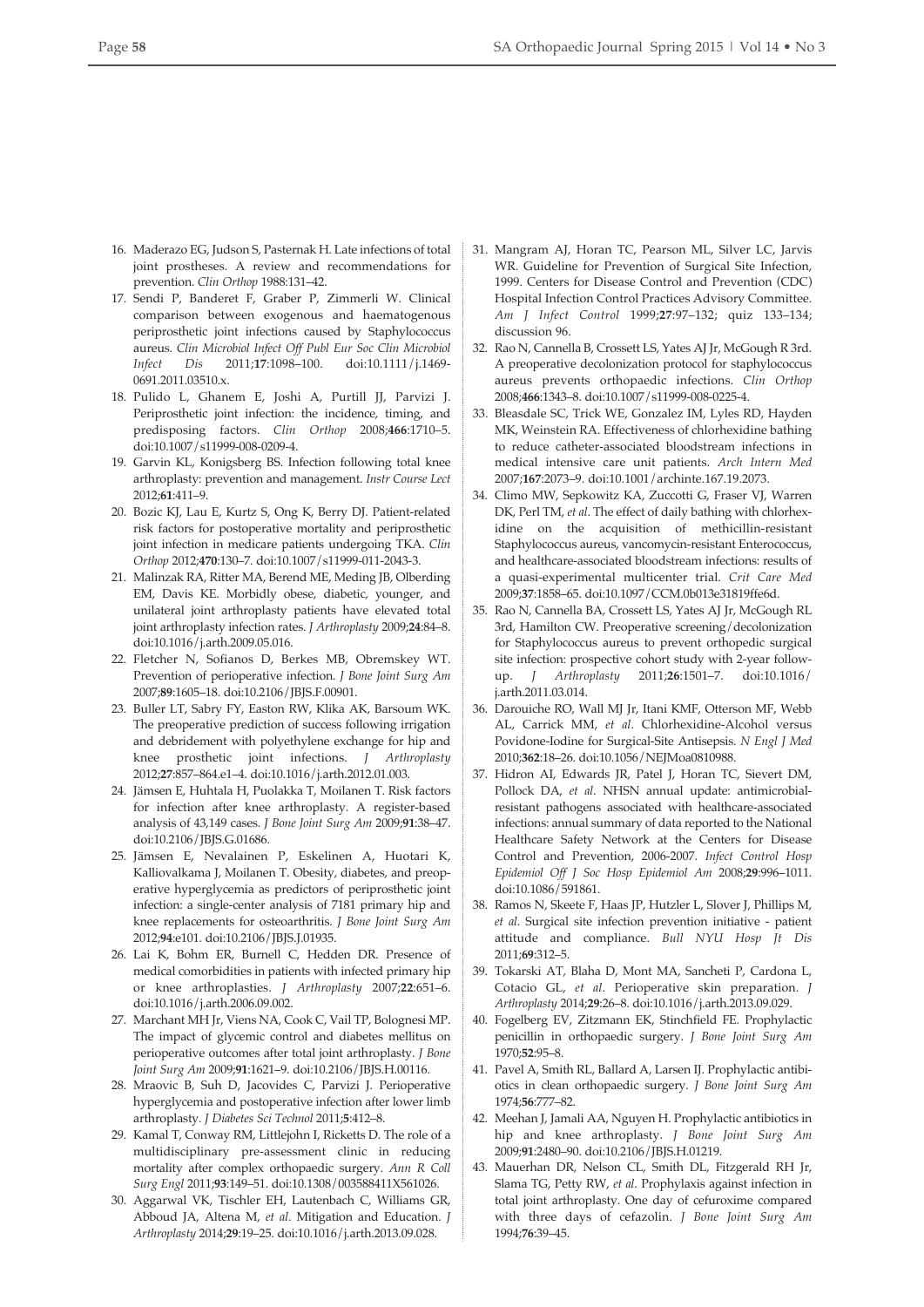- 44. Van Kasteren MEE, Manniën J, Ott A, Kullberg B-J, de Boer AS, Gyssens IC. Antibiotic prophylaxis and the risk of surgical site infections following total hip arthroplasty: timely administration is the most important factor. *Clin Infect Dis Off Publ Infect Dis Soc Am* 2007;**44**:921–7. doi:10.1086/512192.
- 45. Hansen E, Belden K, Silibovsky R, Vogt M, Arnold WV, Bicanic G, *et al*. Perioperative antibiotics. *J Arthroplasty* 2014;**29**:29–48. doi:10.1016/j.arth.2013.09.030.
- 46. Tanner J, Norrie P, Melen K. Preoperative hair removal to reduce surgical site infection. *Cochrane Database Syst Rev* 2011:CD004122. doi:10.1002/14651858.CD004122.pub4.
- 47. Lee J, Singletary R, Schmader K, Anderson DJ, Bolognesi M, Kaye KS. Surgical site infection in the elderly following orthopaedic surgery. Risk factors and outcomes. *J Bone Joint Surg Am* 2006;**88**:1705–12. doi:10.2106/JBJS.E.01156.
- 48. Prokuski L. Prophylactic antibiotics in orthopaedic surgery. *J Am Acad Orthop Surg* 2008;**16**:283–93.
- 49. Von Eiff C, Becker K, Machka K, Stammer H, Peters G. Nasal carriage as a source of Staphylococcus aureus bacteremia. Study Group. *N Engl J Med* 2001;**344**:11–6. doi:10.1056/NEJM200101043440102.
- 50. Edwards PS, Lipp A, Holmes A. Preoperative skin antiseptics for preventing surgical wound infections after clean surgery. *Cochrane Database Syst Rev* 2004:CD003949. doi:10.1002/14651858.CD003949.pub2.
- 51. Ostrander RV, Brage ME, Botte MJ. Bacterial skin contamination after surgical preparation in foot and ankle surgery. *Clin Orthop* 2003:246–52. doi:10.1097/01.blo.0000030176. 56585.d3.
- 52. Keblish DJ, Zurakowski D, Wilson MG, Chiodo CP. Preoperative skin preparation of the foot and ankle: bristles and alcohol are better. *J Bone Joint Surg Am* 2005;**87**:986–92. doi:10.2106/JBJS.D.02695.
- 53. Ostrander RV, Botte MJ, Brage ME. Efficacy of surgical preparation solutions in foot and ankle surgery. *J Bone Joint Surg Am* 2005;**87**:980–5. doi:10.2106/JBJS.D.01977.
- 54. Tanner J, Swarbrook S, Stuart J. Surgical hand antisepsis to reduce surgical site infection. *Cochrane Database Syst Rev* 2008:CD004288. doi:10.1002/14651858.CD004288.pub2.
- 55. Larson EL, Butz AM, Gullette DL, Laughon BA. Alcohol for surgical scrubbing? *Infect Control Hosp Epidemiol Off J Soc Hosp Epidemiol Am* 1990;**11**:139–43.
- 56. Katthagen BD, Zamani P, Jung W. [Effect of surgical draping on bacterial contamination in the surgical field]. *Z Für Orthop Ihre Grenzgeb* 1992;**130**:230–5. doi:10.1055/s-2008- 1040144.
- 57. French ML, Eitzen HE, Ritter MA. The plastic surgical adhesive drape: an evaluation of its efficacy as a microbial barrier. *Ann Surg* 1976;**184**:46–50.
- 58. Johnston DH, Fairclough JA, Brown EM, Morris R. Rate of bacterial recolonization of the skin after preparation: four methods compared. *Br J Surg* 1987;**74**:64.
- 59. Blom AW, Gozzard C, Heal J, Bowker K, Estela CM. Bacterial strike-through of re-usable surgical drapes: the effect of different wetting agents. *J Hosp Infect* 2002;**52**:52–5.
- 60. Blom A, Estela C, Bowker K, MacGowan A, Hardy JR. The passage of bacteria through surgical drapes. *Ann R Coll Surg Engl* 2000;**82**:405–7.
- 61. Ritter MA, Campbell ED. Retrospective evaluation of an iodophor-incorporated antimicrobial plastic adhesive wound drape. *Clin Orthop* 1988:307–8.
- 62. Jacobson C, Osmon DR, Hanssen A, Trousdale RT, Pagnano MW, Pyrek J, *et al*. Prevention of wound contamination using DuraPrep solution plus Ioban 2 drapes. *Clin Orthop* 2005;**439**:32–7.
- 63. Webster J, Alghamdi AA. Use of plastic adhesive drapes during surgery for preventing surgical site infection. *Cochrane Database Syst Rev* 2007:CD006353. doi:10.1002/14651858.CD006353.pub2.
- 64. Alijanipour P, Karam J, Llinás A, Vince KG, Zalavras C, Austin M,*et al*. Operative environment. *J Orthop Res Off Publ Orthop Res Soc* 2014;**32** Suppl 1:S60–80. doi:10.1002/ jor.22550.
- 65. Guo YP, Wong PM, Li Y, Or PPL. Is double-gloving really protective? A comparison between the glove perforation rate among perioperative nurses with single and double gloves during surgery. *Am J Surg* 2012;**204**:210–5. doi:10.1016/j.amjsurg.2011.08.017.
- 66. Tanner J, Parkinson H. Double gloving to reduce surgical cross-infection. *Cochrane Database Syst Rev* 2006:CD003087. doi:10.1002/14651858.CD003087.pub2.
- 67. Ersozlu S, Sahin O, Ozgur AF, Akkaya T, Tuncay C. Glove punctures in major and minor orthopaedic surgery with double gloving. *Acta Orthop Belg* 2007;**73**:760–4.
- 68. Carter AH, Casper DS, Parvizi J, Austin MS. A prospective analysis of glove perforation in primary and revision total hip and total knee arthroplasty. *J Arthroplasty* 2012;**27**:1271–5. doi:10.1016/j.arth.2012.01.021.
- 69. Demircay E, Unay K, Bilgili MG, Alataca G. Glove perforation in hip and knee arthroplasty. *J Orthop Sci Off J Jpn Orthop Assoc* 2010;**15**:790–4. doi:10.1007/s00776-010-1547-0.
- 70. Sutton PM, Greene T, Howell FR. The protective effect of a cut-resistant glove liner: a prospective, randomised trial. *J Bone Joint Surg Br* 1998;**80-B**:411–3.
- 71. Pieper SP, Schimmele SR, Johnson JA, Harper JL. A prospective study of the efficacy of various gloving techniques in the application of Erich arch bars. *J Oral Maxillofac Surg Off J Am Assoc Oral Maxillofac Surg* 1995;**53**:1174–1176; discussion 1177.
- 72. Parvizi J, Saleh KJ, Ragland PS, Pour AE, Mont MA. Efficacy of antibiotic-impregnated cement in total hip replacement. *Acta Orthop* 2008;**79**:335–41. doi:10.1080/ 17453670710015229.
- 73. Engesaeter LB, Lie SA, Espehaug B, Furnes O, Vollset SE, Havelin LI. Antibiotic prophylaxis in total hip arthroplasty: effects of antibiotic prophylaxis systemically and in bone cement on the revision rate of 22,170 primary hip replacements followed 0-14 years in the Norwegian Arthroplasty Register. *Acta Orthop Scand* 2003;**74**:644–51. doi:10.1080/ 00016470310018135.
- 74. Bohm E, Zhu N, Gu J, de Guia N, Linton C, Anderson T, *et al*. Does adding antibiotics to cement reduce the need for early revision in total knee arthroplasty? *Clin Orthop* 2014;**472**:162–8. doi:10.1007/s11999-013-3186-1.
- 75. Namba RS, Inacio MCS, Paxton EW. Risk factors associated with deep surgical site infections after primary total knee arthroplasty: an analysis of 56,216 knees. *J Bone Joint Surg Am* 2013;**95**:775–82. doi:10.2106/JBJS.L.00211.